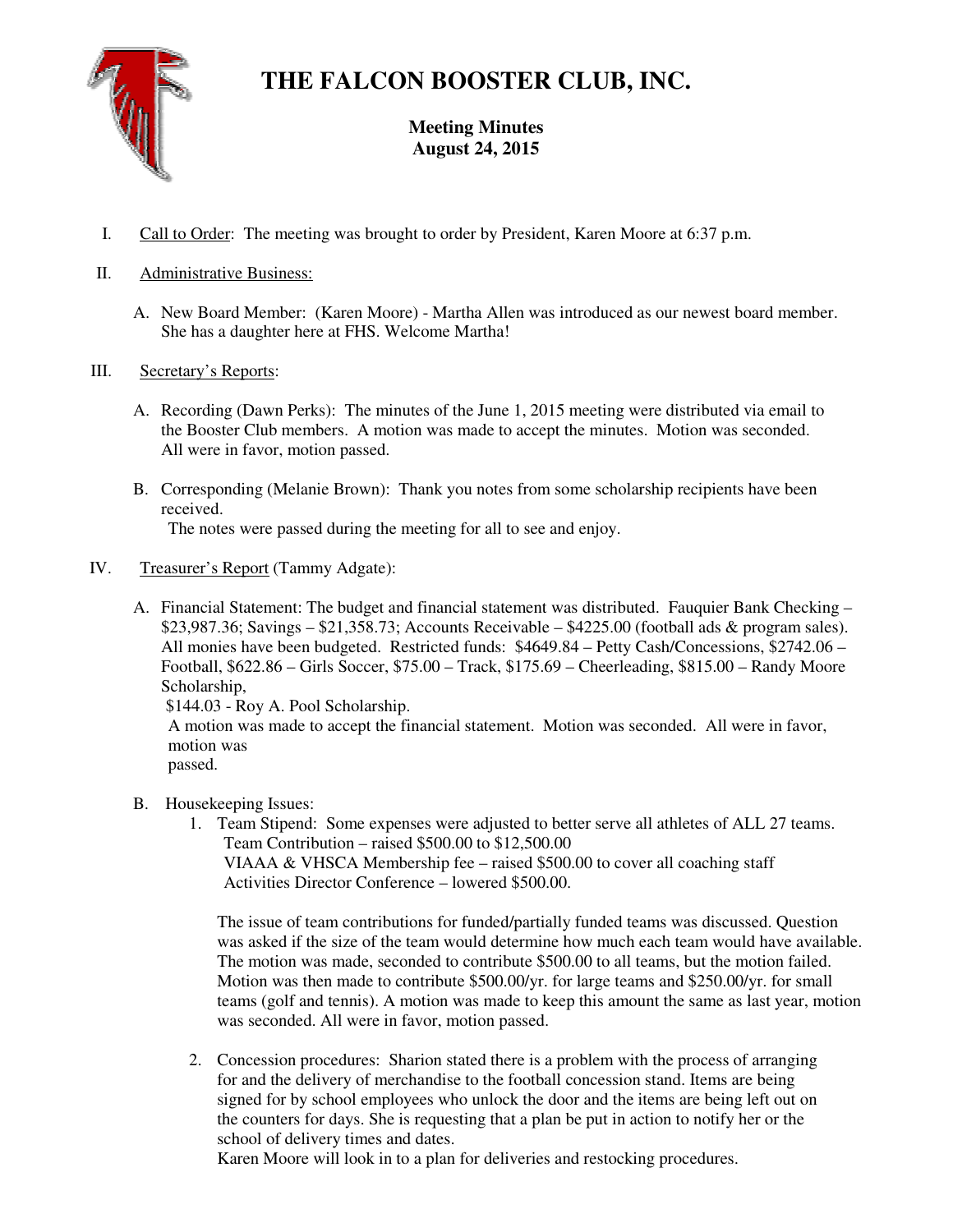## V. Committees:

- A. Committee Assignments (Karen Moore): Still need volunteers/coordinators for Softball, Boys Soccer and Lacrosse. Please let us know if you are willing to help.
- B. Committee Reports:
	- 1. Membership (Mary Kay Anderson): Mary Kay reported that as of tonight we have 66 members (22 are Board Members). Following the update, there was an introduction of all board members, and all in attendance.
	- 2. 50/50 (Mary Kay Anderson): Mary Kay is unable to attend 3 home games this football season and is looking for someone to help. If you are interested please let her know.
- C. Concessions: (Karen Moore): Please remember to look over the volunteer list and call all who have offered

to volunteer in your specific sport/area.

## VI. Activities Director's Report: (Mark Holmes, Activities Director)

A. All sports going well

First football game (away) will be Friday, August  $28<sup>th</sup>$  and the first home game will be Friday, Sept.  $4^{\text{th}}$ .

B. Fundraising: More season passes have been sold this year than ever before! \$9,000.00 as of 8/24/15.

Banners are available for purchase for \$500.00. \$250.00 covers the cost to make the banner and \$250.00 goes to FHS.

## VII. Old Business:

A. Falcon Field Clean- Up Day: (Karen Moore) Thank you to all that participated. Some were able to work on cleaning the baseball concession stand Friday evening while the rest were able to work Saturday morning at Falcon Field. Karen thanked Coach Prince for having the football team help in the effort.

## VIII. New Business:

- A. Team Requests Football Team: (Coach Prince) Our new football coach, Coach Prince was present along with Assistant Coach Campbell, Cecil, and Becky Campbell. He addressed the board requesting special consideration in the decision process. Since the Fall Season has already begun, he was asking that the Board waive the 4 week decision period in order to purchase needed items as soon as possible. The Football Dept. was found to be disorganized with numerous missing and broken items. Coach Prince is asking the Booster Club to purchase headsets (5 sets), and 3 Football computers (laptops). The headsets are not working and computers are unreliable. A motion was made to purchase headsets for \$5,000. - and 3 laptop computers for \$3,000. Motion was seconded. All were in favor, motion was passed.
- B. Spirit Wear: (Candy Glascock) Samples were on display for all items available this year. Inventory is large but order forms are available if necessary. No longer will spirit wear be sold in the concession stand. A canopy has been purchased and a table will be set up at the entrance to the football field.
- C. Homecoming- September  $18<sup>th</sup>$ : FHS vs. Courtland. There will be a parade again this year and all are welcome would like to help decorate the Booster Club's float. Steve Browning was asked to